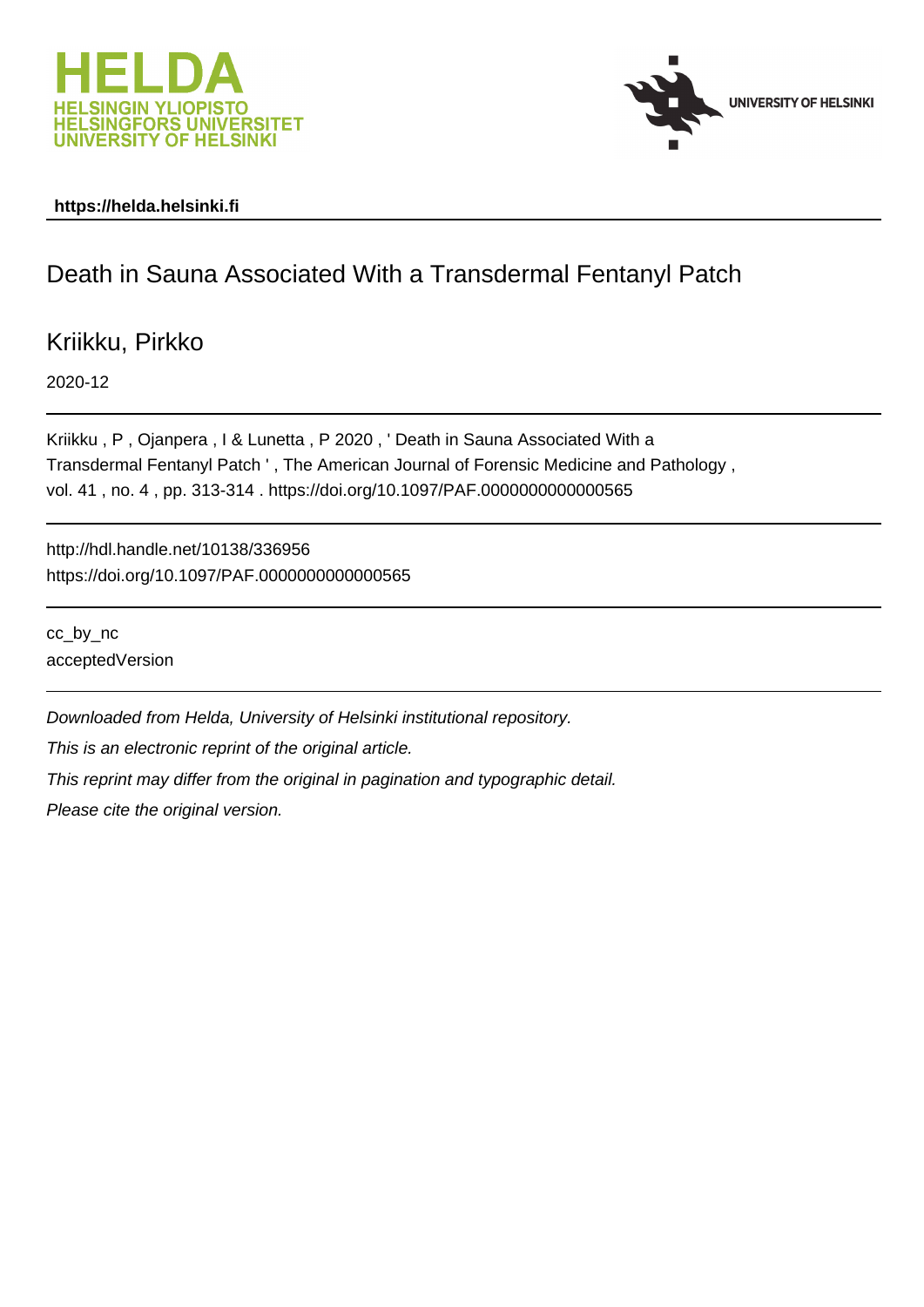# **Death in sauna associated with a transdermal fentanyl patch**

Pirkko Kriikku, PhD

- Finnish Institute for Health and Welfare, Forensic toxicology unit, Helsinki, Finland
- Department of Forensic Medicine, University of Helsinki, Finland

Ilkka Ojanperä, PhD, Professor

- Department of Forensic Medicine, University of Helsinki, Finland
- Finnish Institute for Health and Welfare, Forensic toxicology unit, Helsinki, Finland

Philippe Lunetta, MD, Professor

- Department of Biomedicine, Forensic Medicine, University of Turku, Finland
- Department of Forensic Medicine, Research Unit of Internal Medicine, University of Oulu

Corresponding author:

Pirkko Kriikku Finnish Institute for Health and Welfare Forensic toxicology unit P.O.Box 30 00271 Helsinki, Finland Tel. +358 29 524 8054 Email: [pirkko.kriikku@thl.fi](mailto:pirkko.kriikku@thl.fi)

No external support or funding was received for this project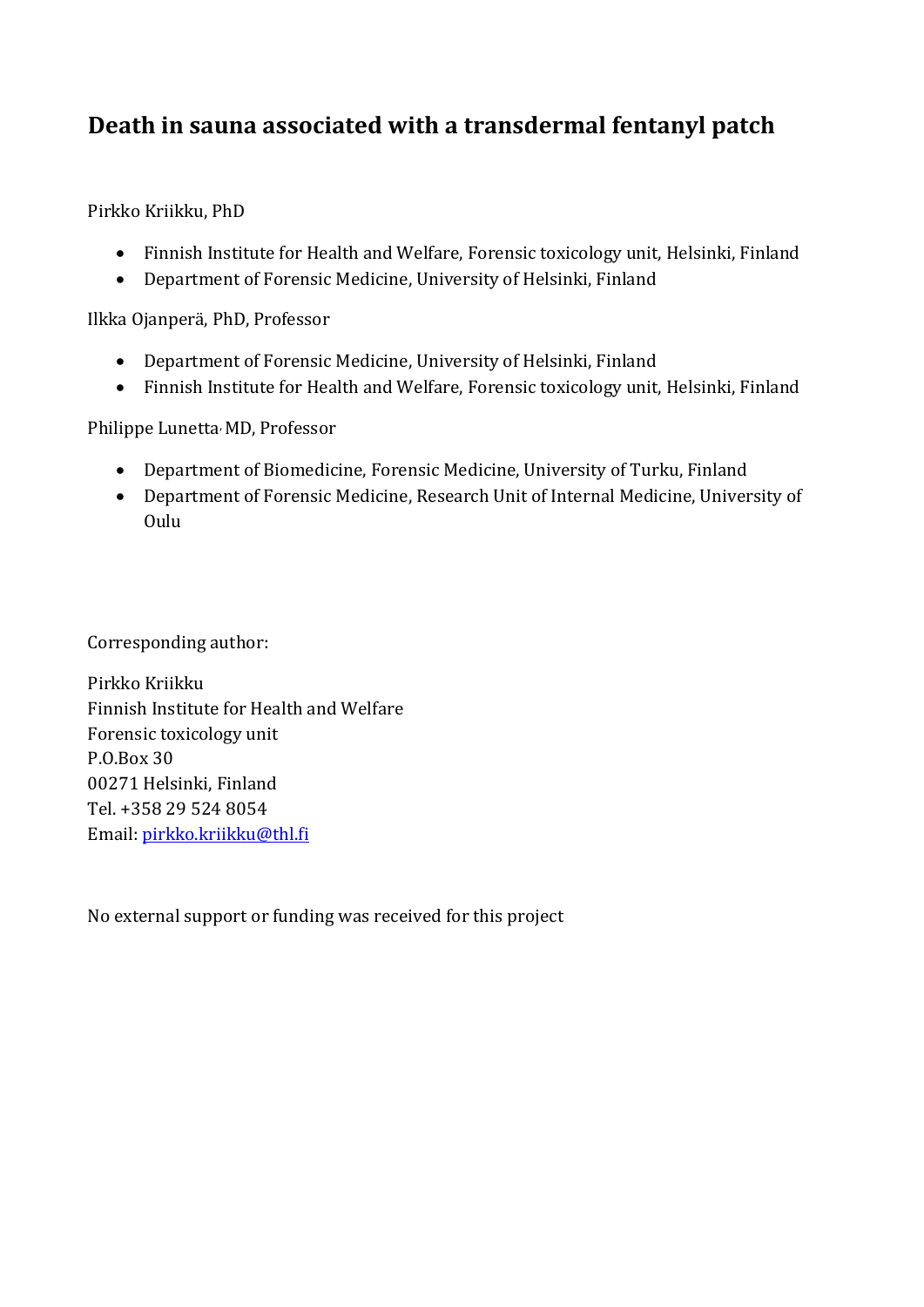## **Abstract**

We present a case of an accidental fatal fentanyl overdose caused by increased uptake of the drug from a transdermal patch while experiencing the heat of a sauna.

The transdermal patch administers fentanyl at a relatively constant rate through the skin. However, in the subcutaneous tissue blood circulation greatly influences the rate of this drug's systemic intake. In the present case, an elderly woman with multiple health conditions was prescribed fentanyl patches but was unaware of the risks associated with external heat sources when one wears the patch. She was found dead in the sauna with a post-mortem femoral blood concentration of fentanyl that was elevated (15 µg/L). The cause of death was determined to be fatal poisoning by fentanyl with the contributing factor of external heat from the sauna.

Risks associated with transdermal administration of a potent opioid like fentanyl are widely described in the scientific literature and described in the manufacturer's summary of product characteristics. Physicians and pharmacists should take particular care to ensure that patients understand these risks.

#### Keywords:

Fentanyl, transdermal patch, opioid intoxication, sauna

#### Highlights

- Heat may increase the intake of transdermally administered fentanyl
- Patients using fentanyl patches may be unaware of the risks
- A sauna is one of the heat sources to avoid when using fentanyl patches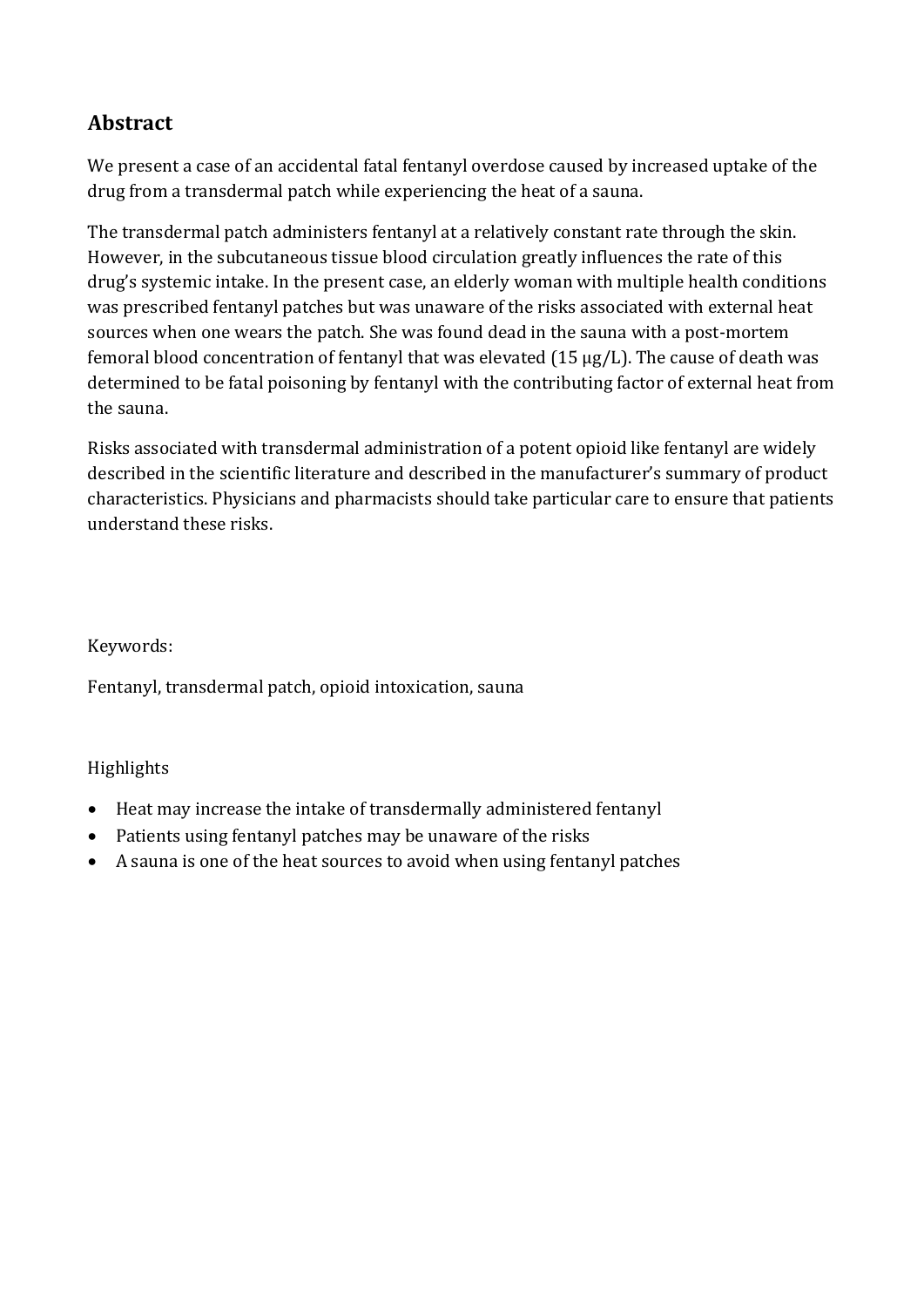### **Introduction**

Fentanyl is a potent synthetic opioid analgesic to treat severe chronic pain and cancer patients' breakthrough pain. Fentanyl administration can be by injection, transdermal patch, tablet, rectal preparation, buccal film, or nasal spray, with an increasing preference for the transdermal formulation.

After patch application, fentanyl is absorbed into the subcutaneous tissue slowly, at a relatively constant rate, for up to 72 hours. From the tissue, fentanyl is then released into the systemic blood circulation by diffusion. Because absorption of fentanyl from a transdermal patch is highly dependent on rate of cutaneous blood flow, changes in temperature affecting flow will exert a major effect.

The manufacturer of Duragesic® patches warns that fentanyl blood concentration may increase considerably (such as by 61%) after administration of moderate heat close to the patch area.<sup>1</sup> One study involved moderate heat application to accelerate onset of the sedative effects; peak plasma fentanyl concentration and the area under the curve (AUC) were fourfold that of the control group without heat application. 2

In other reports on heat-induced intoxication and other adverse effects of fentanyl after transdermal administration, <sup>3</sup> effects were severe but non-fatal and occurred after using a heating pad<sup>4</sup> or blanket,<sup>5</sup> falling asleep in the sun,<sup>6</sup> or engaging in outdoor activities in a sunny environment. <sup>7</sup> A recent report from another sauna country, Sweden, described a patient receiving transdermal fentanyl treatment who, after a sauna, suffered a non-fatal intoxication. <sup>8</sup> To our knowledge, our report is, however, the first of a fatal outcome resulting from a sauna causing an overdose of fentanyl.

### **Case report**

### *Case history*

On October 17th at 11.00 a.m. a Caucasian female in her eighties was found dead, naked and lying supine, partially on her right side, on the top bench of an electrically heated sauna in the care home where she lived. The victim's personal walking frame was inside the sauna, near the benches. No resuscitation attempts were performed because secondary signs of death were evident. A police investigation revealed no suicide note nor findings suggesting foul play.

#### *Medical history*

The victim's medical history included scoliosis, intervertebral disc degeneration, generalised arthritis, osteoporosis, and IgG monoclonal gammopathy. Her MMSE (Mini-Mental State Examination) score was 26/30. For back pain, the victim's prescription of tramadol was initially replaced by oxycodone and then by a fentanyl patch (Durogesic®, 50 µg/h) that a nurse changed every three days. Approximately a week before death, a second fentanyl patch (Durogesic®, 12 µg/h) was added. In addition, the victim was prescribed duloxetine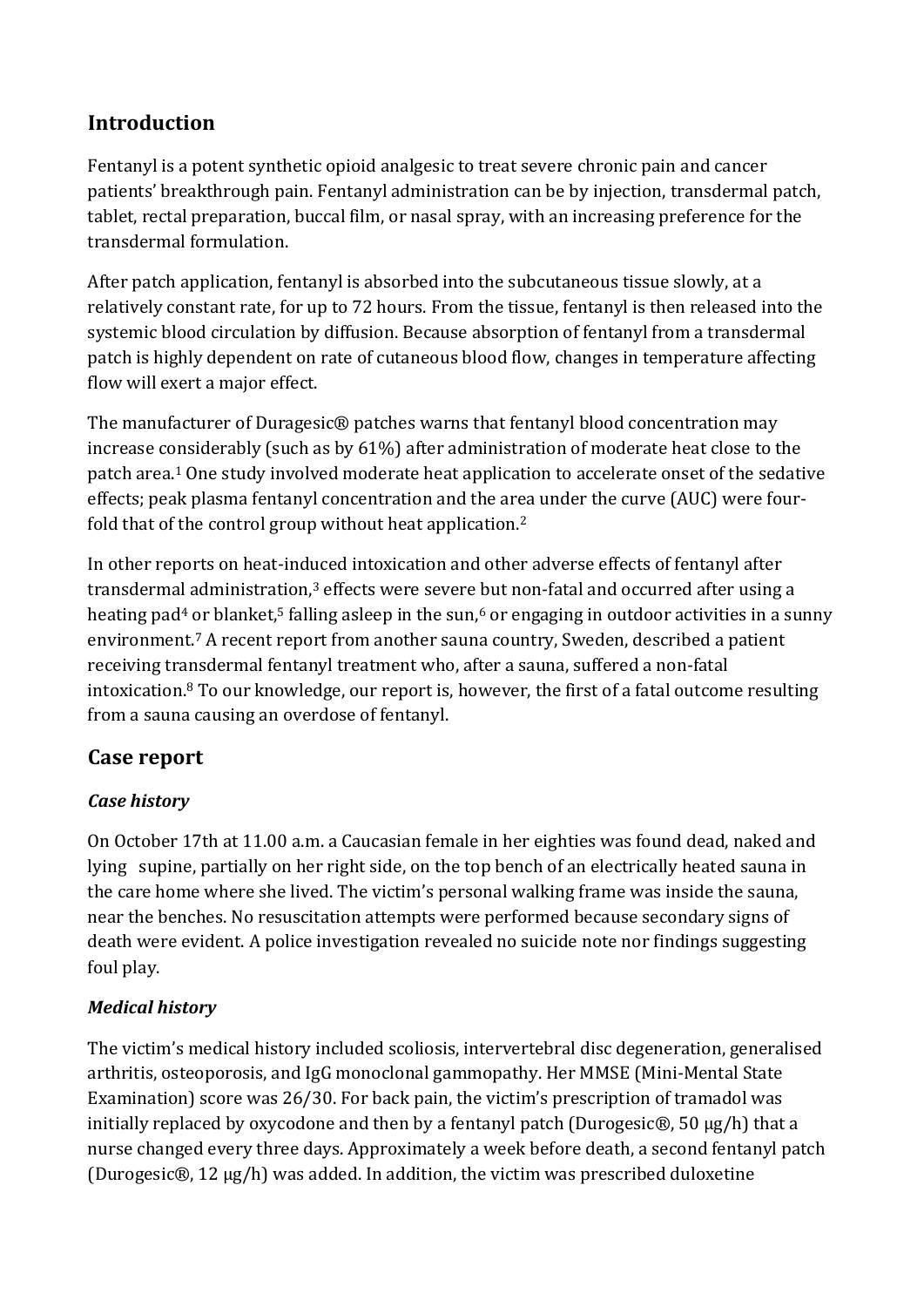(Cymbalta® 30 mg, 60 mg), thyroxine (Thyroxin® 25 µg), glucosamine sulphate (Artryl® 750 mg), and —if necessary—acetaminophen (Panadol forte® 1 g) and alprazolam (Xanor® 0.25 mg). According to information available at the autopsy, the victim received no advice as to any need to avoid exposure to heat such as from a sauna while wearing fentanyl patches. One of the victim's next of kin reported that during a recent sauna, she had experienced some visual hallucinations.

### *Autopsy findings*

The medico-legal autopsy was performed seven days post-mortem. At external examination, the victim's body showed some mild burn-like skin lesion caused by exposure to heat in the sauna, and a few scattered bruises on the upper arms and left inner arm, but no other sign of mechanical trauma. The right scapular region disclosed two fentanyl patches (Durogesic® 12 µg/h, Durogesic® 50 µg/h). Internal macroscopic and microscopic examination disclosed in addition to generalised atherosclerosis, mild coronary artery disease, mild lung fibrosis, and mild nephrosclerosis. The brain and lungs were congested, and the lungs showed signs of oedema.

### *Toxicological analysis*

Post-mortem blood from the femoral vein was positive by liquid chromatography-tandem mass spectrometry for fentanyl (15  $\mu$ g/L), as well as for duloxetine (0.19 mg/L) and paracetamol (22 mg/L), detected by ultra–high–performance liquid chromatography with a photodiode array and charged aerosol detection. Fentanyl was also detected in the vitreous humour by liquid chromatography with time-of-flight mass spectrometry. The blood and vitreous humour tested negative for alcohol. In addition, traces of caffeine (6.5 mg/L) were in the blood, but no other relevant findings were detectable.

The cause of death was certified as "fatal poisoning by fentanyl" and the manner of death "unintentional". "The effects of elevated temperature (hot air, sauna)" were deemed a contributing cause of death.

### **Discussion**

We report a case of the fatal fentanyl poisoning of an elderly woman with multiple severe health conditions. The mild atherosclerotic changes in the coronaries and mild lung fibrosis have likely played no significant role in the events leading to death. The heat of a sauna caused elevated systemic intake of fentanyl from two transdermal patches, leading to a high blood concentration and eventually to her death.

The effects of heat on delivery of fentanyl from transdermal patches are widely described, both in the scientific literature and in the summary of product characteristics (SPC) accompanying the products. Because fentanyl can cause respiratory depression and fatal poisoning, even in relatively low concentrations, advice for both user and the prescribing physician is rather lengthy. In addition to what needs to be taken into consideration when prescribing fentanyl patches to patients with different medical conditions, the SPC also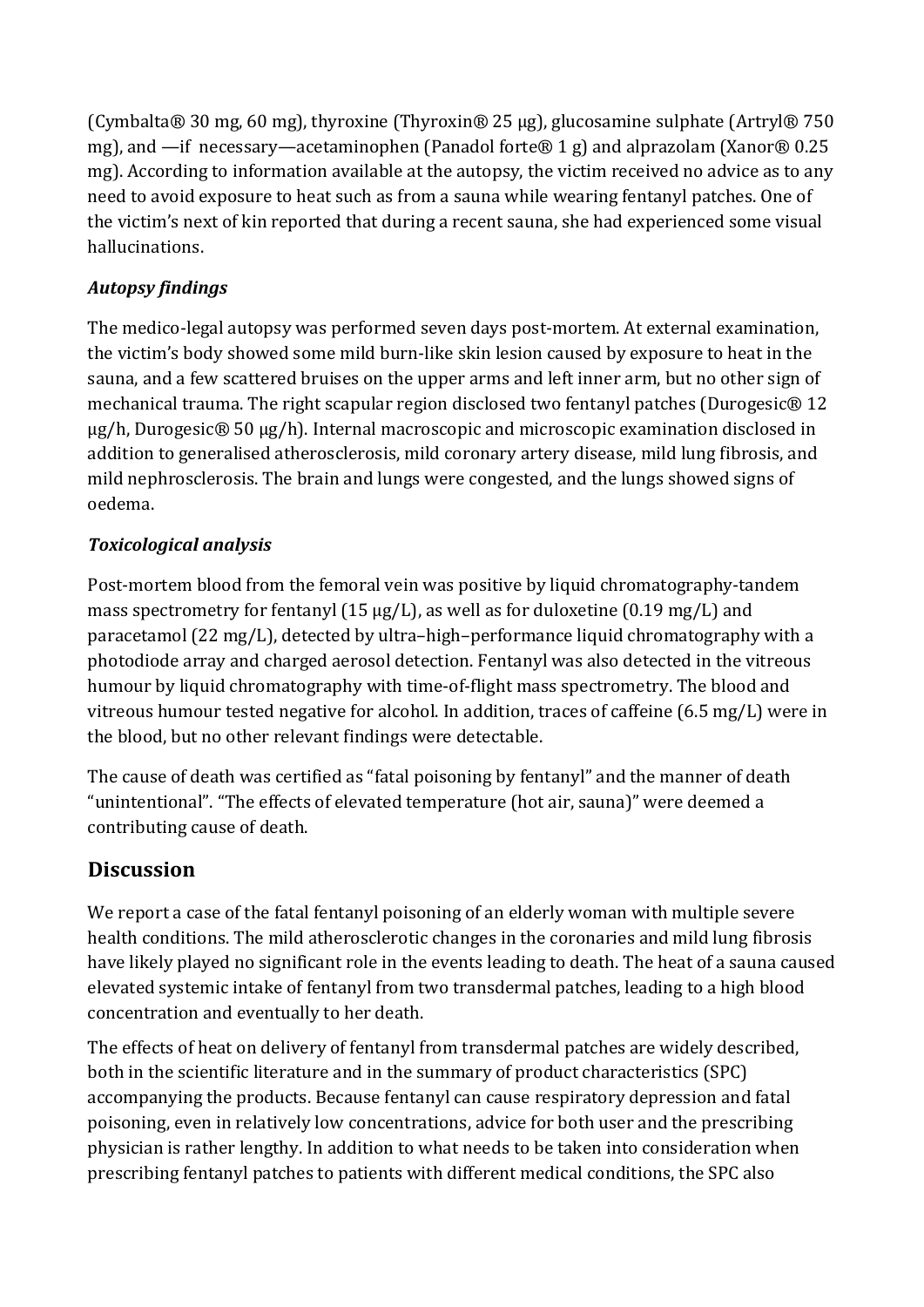advises that the patient should avoid external sources of heat while having the patch attached to their skin since high temperatures can increase the speed that fentanyl is delivered from the patch. Fever can also elevate concentrations above those administered requiring monitoring and possible dosage change. In the case reported here, such vital information regarding fentanyl influenced neither this patient's behaviour nor that of her caregivers.

A fentanyl concentration measured post-mortem is not alone sufficient to suggest a fatal fentanyl poisoning case. Therapeutic plasma concentrations of fentanyl in living subjects after transdermal application are generally below 2.5  $\mu$ g/L<sup>9</sup> but there is high inter-individual variability, and plasma steady-state concentrations of up to 8.3 µg/l have been reported.<sup>10</sup> Fentanyl plasma or blood concentrations do not correlate well with transdermal fentanyl doses, and furthermore, post-mortem fentanyl concentrations can be considerably higher than the plasma concentrations of living subjects wearing fentanyl patches due to postmortem redistribution.<sup>11</sup> Reiter et al<sup>12</sup> studied the post-mortem increase of fentanyl blood concentrations in ten palliative care patients that died following treatment with fentanyl patches with delivery rates of 12–150 μg/h. The post-mortem blood fentanyl concentration was above 10  $\mu$ g/l in two out of 25 measurements from five subjects having patches of 50–75 μg/h.

In our case, the femoral blood fentanyl concentration (15 μg/L) was high considering the dose of 50  $\mu$ g/h + 12  $\mu$ g/h. The concentration was above the post-mortem median fentanyl concentration from all causes of death reported in a recent compilation (4.2  $\mu$ g/L, N = 1074).<sup>13</sup> However, the possibility that the result was affected by post-mortem redistribution cannot be excluded. On non-fatal heat-associated intoxication cases reported in the literature<sup>4-8</sup> we have no blood concentrations available for comparison. However, Baselt<sup>14</sup> has referred to a case of a 32-year-old man wearing a 100 μg/h transdermal patch dying following physical exertion on a very hot day and showing a femoral-blood fentanyl concentration of 20 μg/L.

In Finland and in some other cool climate countries, many residents take a sauna at least once a week so they require special attention as to the dangers associated with transdermal fentanyl preparations in a hot environment. Elevated drug concentrations can lead to intoxication, respiratory depression, and death. Since delivery of fentanyl from a subcutaneous drug reservoir does not cease immediately upon removal of a patch, before entering a sauna or being exposed to any other situation that increase blood circulation in the subcutaneous tissue, warnings are vital.

#### **References**

1. Durogesic®. (2019). Summary of product characteristics (SPC), Janssen-Cilag, 4 Sept

2019. Available at: http://spc.fimea.fi/indox/nam/html/nam/humspc/6/867876.pdf (in

Finnish). Accessed 24 October, 2019.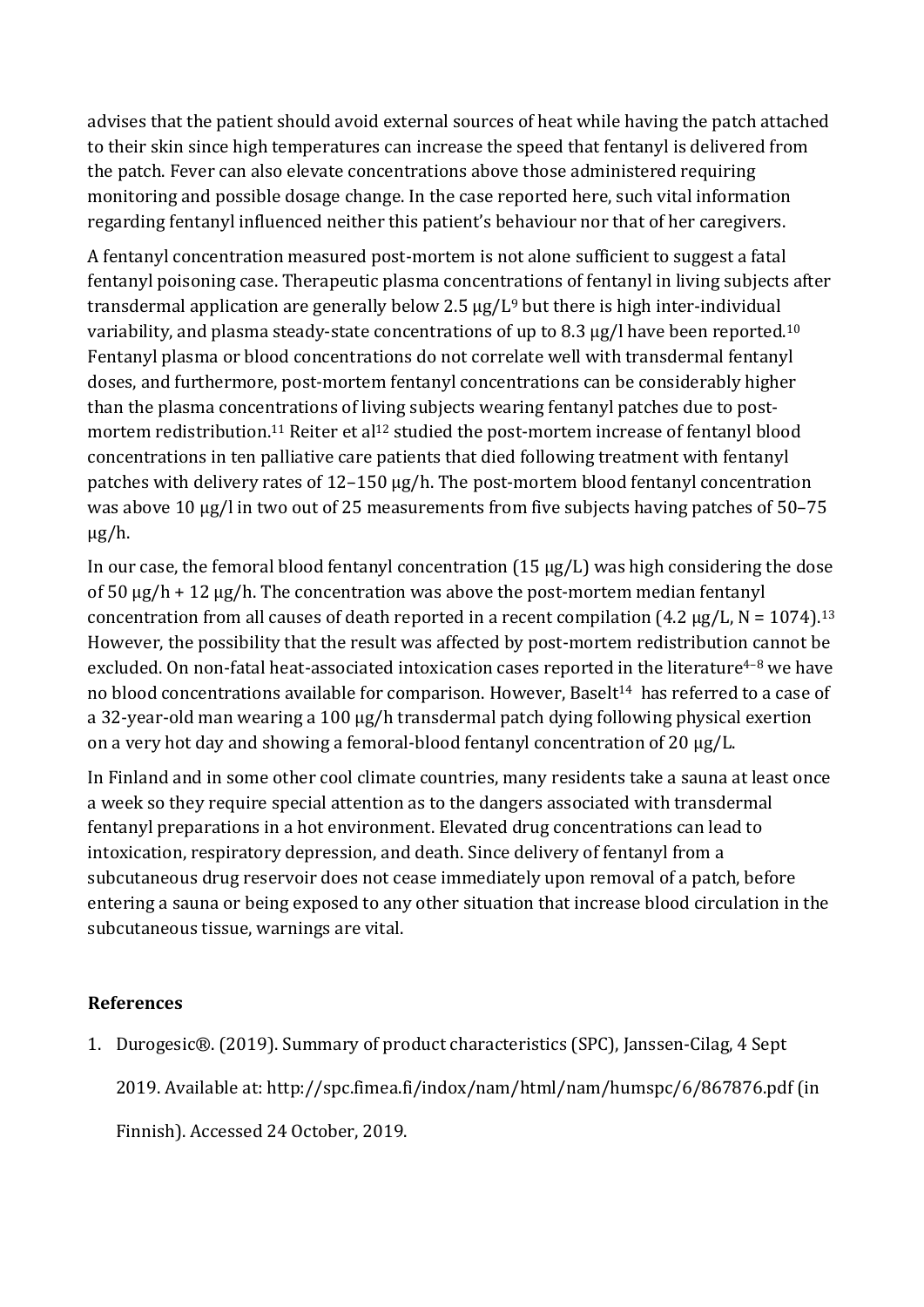- 2. Shomaker TS, Zhang J, Ashburn MA. Assessing the impact of heat on the systemic delivery of fentanyl through the transdermal fentanyl delivery system. *Pain Med.* 2000;1:225–230.
- 3. Carter KA. Heat-associated increase in transdermal fentanyl absorption. *Am. J. Health Syst. Pharm.* 2003;60:191–192.
- 4. Rose PG, Macfee MS, Boswell MV. Fentanyl transdermal system overdose secondary to cutaneous hyperthermia. *Anesth. Analg.* 1993;77:390–391.
- 5. Frölich M, Giannotti A, Modell JH. Opioid overdose in a patient using a fentanyl patch during treatment with a warming blanket. *Anesth. Analg.* 2001;93:647–648.
- 6. Sindali K, Sherry K, Sen S, et.al. Life-threatening coma and full-thickness sunburn in a patient treated with transdermal fentanyl patches: a case report. *J. Med. Case Rep.* 2012;6:220.
- 7. Newshan G. Heat-related toxicity with the fentanyl transdermal patch. *J. Pain Symptom Manag.* 1998;16:277.
- 8. Hessulf F. Can't take the heat: sauna and fentanyl patch intoxication. *Clin. Toxicol.* 2019;57:219.
- 9. Muijsers RB, Wagstaff AJ. Transdermal fentanyl: an updated review of its pharmacological properties and therapeutic efficacy in chronic cancer pain control. *Drugs*. 2001;61:2289– 307.
- 10. Solassol I, Bressolle F, Caumette L, Garcia F, Poujol S, Culine S, Pinguet F. Inter- and intraindividual variabilities in pharmacokinetics of fentanyl after repeated 72-hour transdermal applications in cancer pain patients. *Ther. Drug Monit.* 2005;27:491–8.